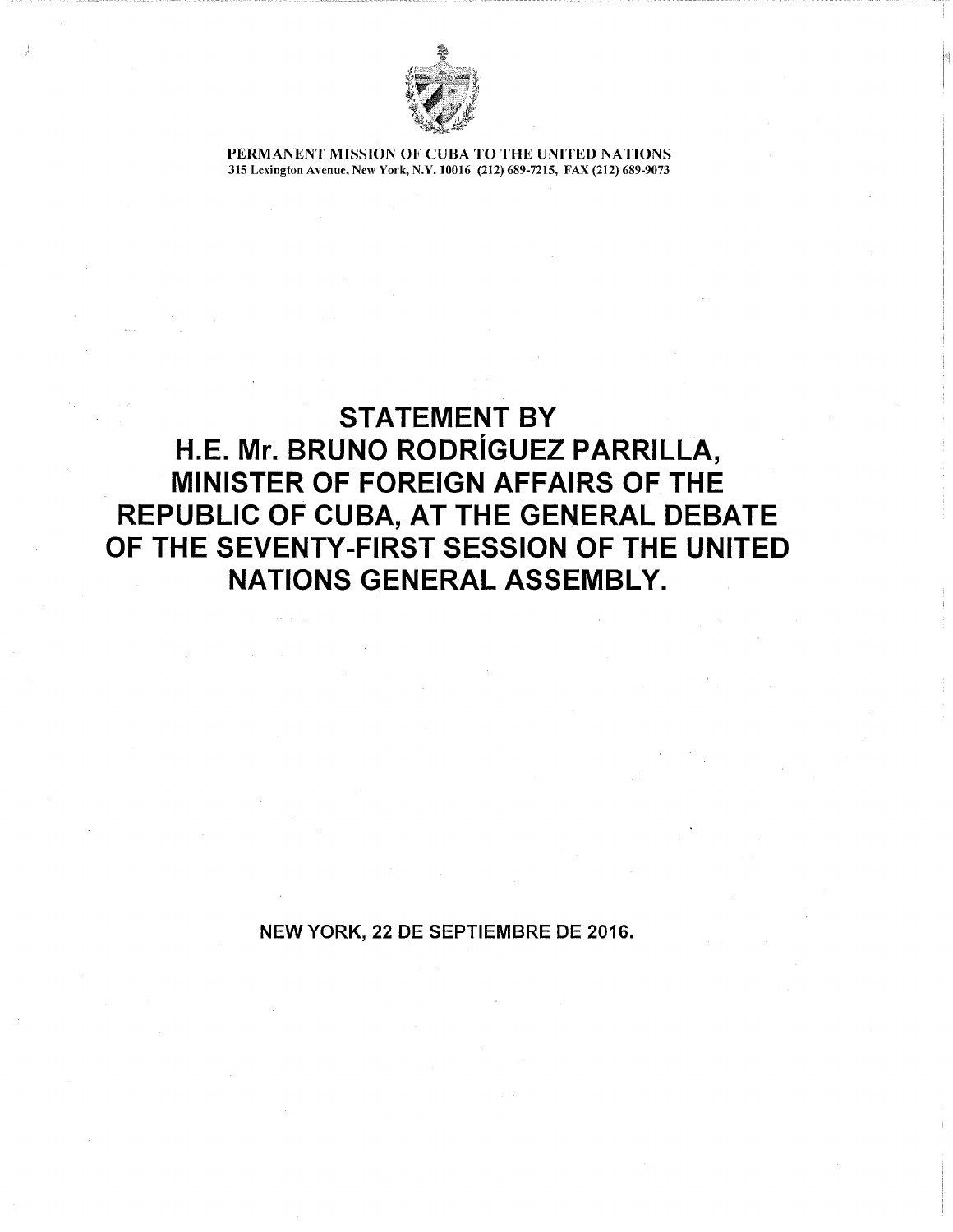Mr. President;

Mr. Secretary-General;

Heads of State and Government;

Distinguished delegates;

Statistics could not be more eloquent. Eighty per cent of the world's population owns only 6 per cent of all the richness, while the 1 per cent richest enjoys half of the planet's patrimony.

No less than 795 million persons in the world suffer from chronic hunger and every day 18 000 children die of poverty. More than 660 million persons consume unsafe water and 780 million adults and 103 million youths are illiterate.

It is quite likely that they have never heard about the Millennium Development Goals; but if they had, they would hardly believe in the new Sustainable Development Goals.

The gap between our deliberations and peoples' realities persists. The lack of political will of industrialized States becomes evident. The irrational patterns of consumption and production of capitalism which lead to the destruction of the living conditions in the planet are replicated.

The huge nuclear and conventional stockpiles and the annual military budget of 1.7 trillion dollars give the lie to those who affirm that there are no resources to eradicate poverty and underdevelopment.

However, there are many arguments that justify the urgency of building a new international financial architecture.

Developed countries "welfare societies" are extinguishing; political systems are going through a crisis; pockets of poverty are expanding; brutal neoliberal adjustment programs are applied against workers, youths and migrants and dark neo-fascist forces are dangerously developing.

The philosophy of pillage supports the military interventions and nonconventional wars launched by NATO member countries against sovereign States with the purpose of changing governments and taking over their natural resources. The imposition of unilateral coercive measures; the use of financial, judicial, cultural and propaganda tools to destabilize governments; the militarization and aggressive use of cyberspace and the violation of the human rights of hundreds of millions of persons have become a regular feature.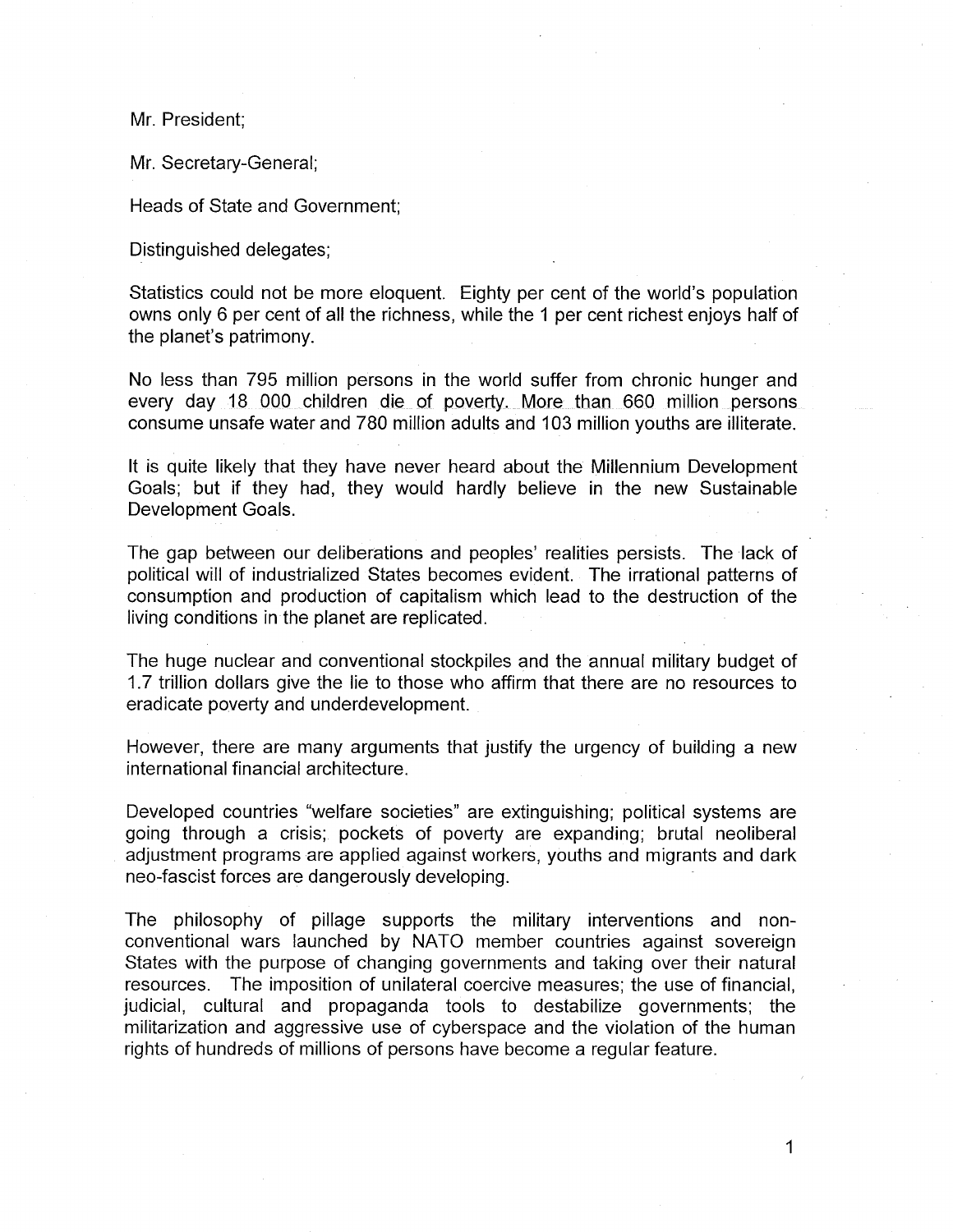The waves of refugees heading for Europe driven by underdevelopment as well as NATO interventions are an evidence of the cruelty, oppressive nature, inefficiency and unsustainability of the current international order. A solution based on the respect for the human rights and the dignity of persons, aimed at eradicating the root causes of the problem, is still not in sight.

The year 2015 was also the worst when it comes to climate change, for the world has witnessed the rise of global temperatures, the melting of the ice caskets, and the increase of sea levels and greenhouse gases emissions.

Under the present circumstances, we reiterate our solidarity with the Small Island Developing States, particularly in the Caribbean, which are the most affected by climate change, for which we demand a fair, special and differentiated treatment.

While we all expect to see some progress in the fulfillment by industrialized countries of the obligations entered into under the ambiguous Paris Agreement, only tangible data in the area of financing and the transfer of technology to developing countries could rekindle any hope for the survival of the human species.

Capitalism, however, will never by historically or environmentally sustainable. Mr. President:

Peace and development are the raison d'être of the United Nations Organization. The creation of a culture of peace and justice as the basis of a new international order is an urgent and imperative need for the human species.

Any attempt to prolong the existence of a unipolar world through war, domination or hegemony would be suicidal.

The observance of the UN Charter and International Law, which are infringed upon time and time again by NATO, is indispensable for the peaceful coexistence among States.

The UN must be defended from unilateralism, and at the same time it needs to be reformed into a more democratic organization that is closer to the problems, needs and aspirations of peoples; capable of leading the international system towards peace, sustainable development and the respect of all human rights for all.

The reform of the Security Council, both in terms of its composition and working methods, is a task that should not be put off any longer. The strengthening of the General Assembly and the restoration of the functions that were usurped by the Security Council should guide our search for a more democratic and efficient organization.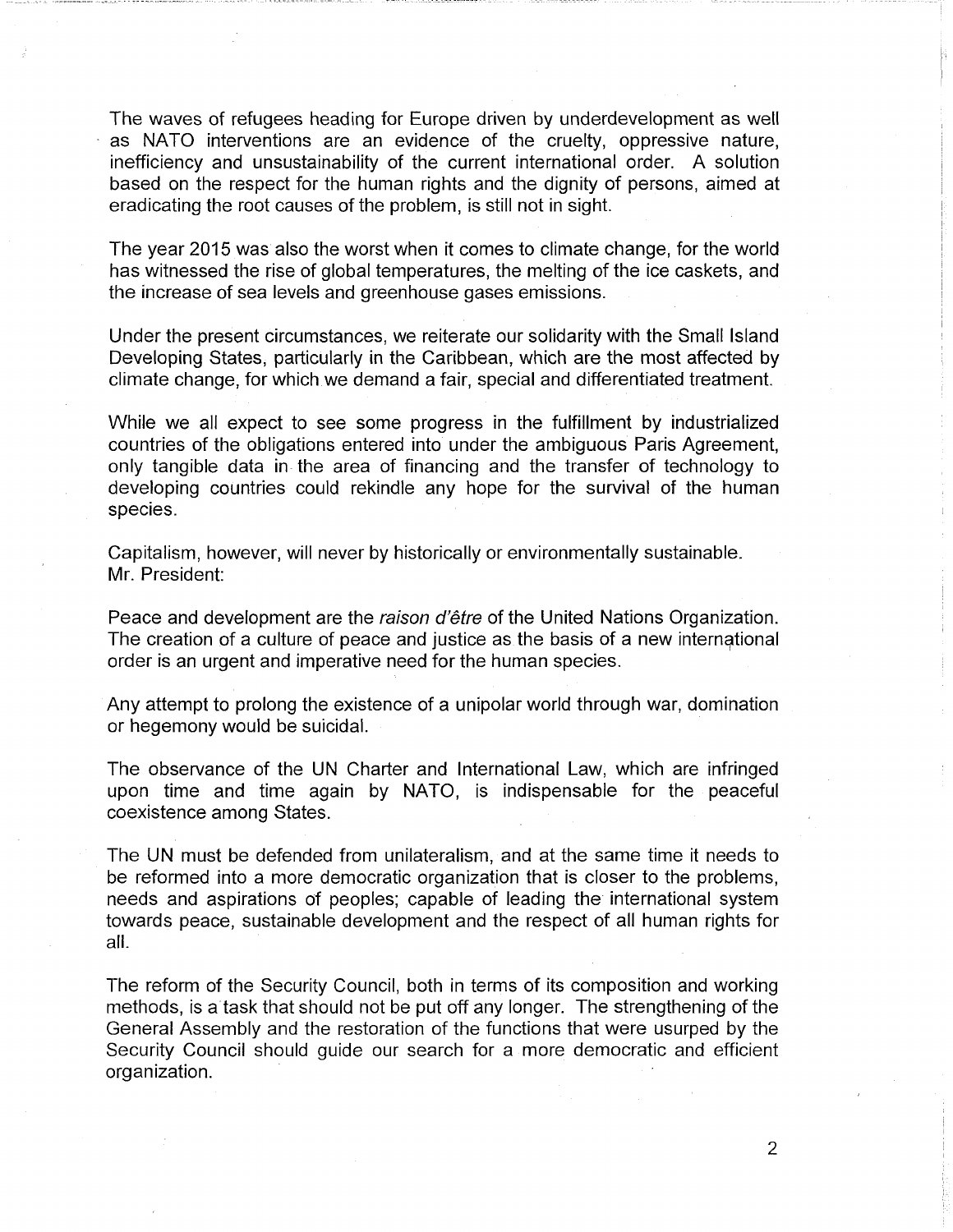It is imperative to find a just and lasting solution to the Middle East conflict that is inexorably based on the exercise, by the Palestinian people, of its right to build its own State within the pre-1967 borders and with East Jerusalem as its capital.

The Western Sahara situation requires an effort, in conformity with the United Nations resolutions, to guarantee the Saharan people's self-determination and its legitimate right to live in peace in its own territory.

Once again, we reiterate our confidence that the people of the Syrian Arab Republic will be able to settle its differences on its own, when the foreign intervention aimed at promoting a regime change ceases.

NATO's attempts to expand its presence closer to the Russian borders as well as the deployment of anti-missile systems are an incentive to the arms race and a threat to international peace and security. Likewise, we would like to express our opposition to the unjust and unilateral sanctions imposed against the Russian people, which are also harmful to Europe.

Cuba, which has been a victim of State terrorism, reiterates its strong condemnation to all forms and manifestations of terrorism.

Mr. President:

The "Proclamation of Latin America and the Caribbean as a Zone of Peace" signed in Havana by the Heads of State and Government of our region in January, 2014, on the occasion of the Third Summit of the Community of Latin American and Caribbean States (CELAC), establishes principles and regulations for the coexistence, cooperation and respect among States which are indispensable for the materialization of the right to peace and are applicable to relations inside Our America and between this and the hemisphere and the world.

We welcome the historic "Agreement between the Government of Colombia and FARC-EP for the Termination of the Conflict and the Construction of a Stable and Lasting Peace" which was reached in Havana on August 24 last. We will do our best, always at the request of the Parties, to support its implementation.

We will continue to support the people and the government of Venezuela, the civic and military unity and the constitutional President Nicolás Maduro in the defense of its sovereignty and self-determination, against the imperialist and oligarchic interference which attempts to destroy the Bolivarian and Chavista Revolution to take over Venezuela's oil reserves and reverse the enormous social achievements that have been attained.

We strongly condemn the parliamentary and judicial coup d'état perpetrated in Brazil against President Dilma Roussef and express our solidarity with her, the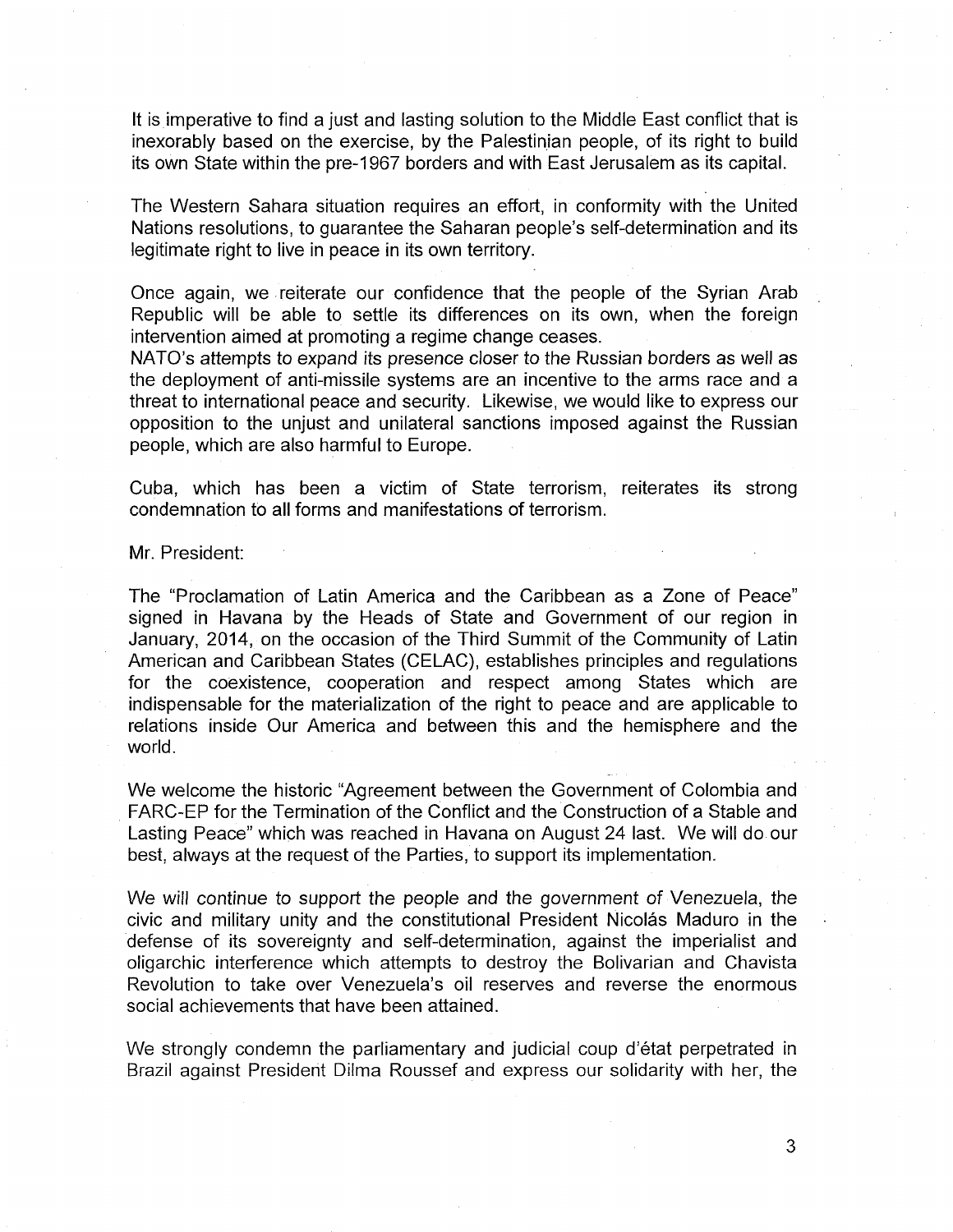Brazilian people, the Workers' Party and former President Luis Inazio Lula Da Silva.

We reiterate our conviction that the Puerto Rican people deserve to be free and independent, after being submitted to colonial domination for more than a century.

Despite our economic limitations and difficulties, we will not renounce any of our revolutionary and anti-imperialist principles; the defense of independence, social justice and people's rights nor our commitment to cooperate with those in greatest needs.

Cuban cooperation workers, who work in all continents, will continue to make their contribution, including the 46 000 who are currently working in 61 countries, struggling for the life and health of human beings.

The "Medical Parole Program for Cuban Health Professionals", which the US applies to pursue the political objective of hindering Cuba's medical cooperation and deprive the recipient countries from valuable and highly qualified human resources, is an unjust obstacle.

Mr. President:

A little more than a year has elapsed since the re-establishment of diplomatic relations between Cuba and the United States and the re-opening of embassies in both countries.

Some progress has been achieved in our bilateral relations, particularly in diplomatic relations, dialogue and cooperation in areas of mutual interest, as has been evidenced by the high-level visits that have taken place and the dozen of agreements signed on subjects that could render benefits to both countries and also to the entire hemisphere.

However, the blockade is still in force; it continues to cause serious damages and hardships to the Cuban people; and continues to hinder the functioning of our economy and its relations with other countries.

The executive measures adopted by the US Government, although positive, are still insufficient.

The recent examples of the economic and financial damages caused by the blockade to Cuba and third countries are numerous. As long as this continues to happen, we will continue to present to this Assembly the draft Resolution entitled "Necessity of ending the economic, commercial and financial embargo imposed by the United States of America against Cuba".